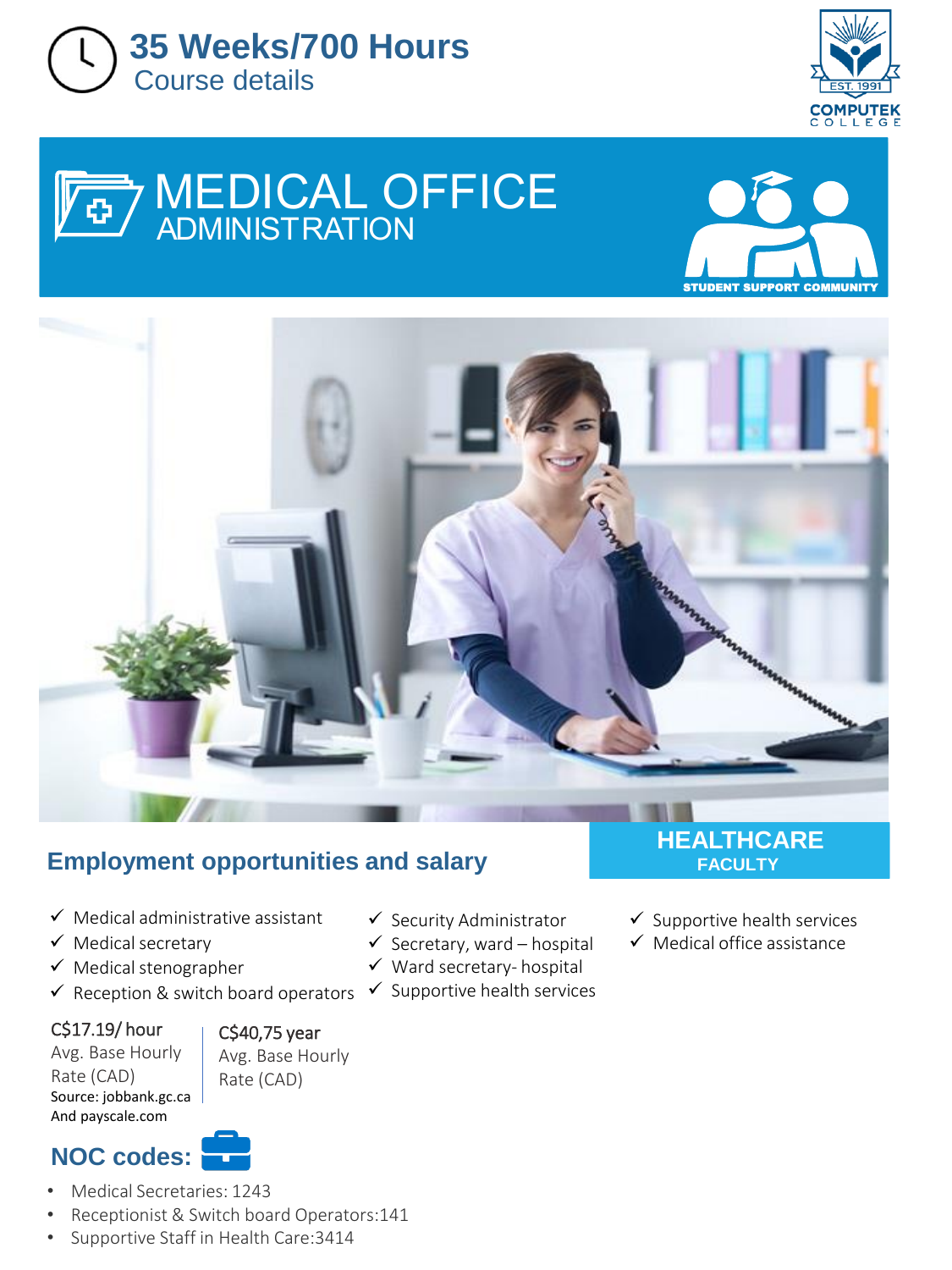## **35 Weeks/ 700 Hours**  Course details



### **Program Summary**

Our Medical Office Administration Diploma program prepares students for administrative positions working in medical environments. Graduates will use appropriate terminology when dealing with medical staff and clients/patients and will be able to assist medical staff with the care and administration of patients. Graduates will be prepared to produce transcribed reports and process computerized OHIP billing and associated documentation.





## **Learning Focus**

- Windows and Outlook
- Microsoft Word (Basic & Advanced)
- Microsoft Excel
- Microsoft Access
- Accounting for Medical Office Admin
- QuickBooks
- Career Preparation
- Office Procedures

## **What do medical office administrators do?**

Medical office administrators (sometimes called medical secretaries or medical office assistants) are responsible for managing the administrative duties of a medical practitioner's office. The main objective of a medical office administrator is to ensure that all administrative duties of the medical office are handled properly and efficiently, that the office runs smoothly, and that all patient needs are met. Their responsibilities include answering phone calls, creating and managing patient files, scheduling and confirming appointments and handling billing issues.

Additionally, medical office administrators must maintain calendars and appointments for the medical professionals who work in the office. The medical office administrator is often the first person that a patient sees when they arrive at the doctor's office. They are in charge of checking patients in, providing forms to patients, answering any questions, and helping patients to feel comfortable as they wait for their appointment.

- Anatomy & Physiology
- Simple accounting
- Medical Transcription
- Medical Office Administrative Procedure
- Medical Coding and OHIP Billing





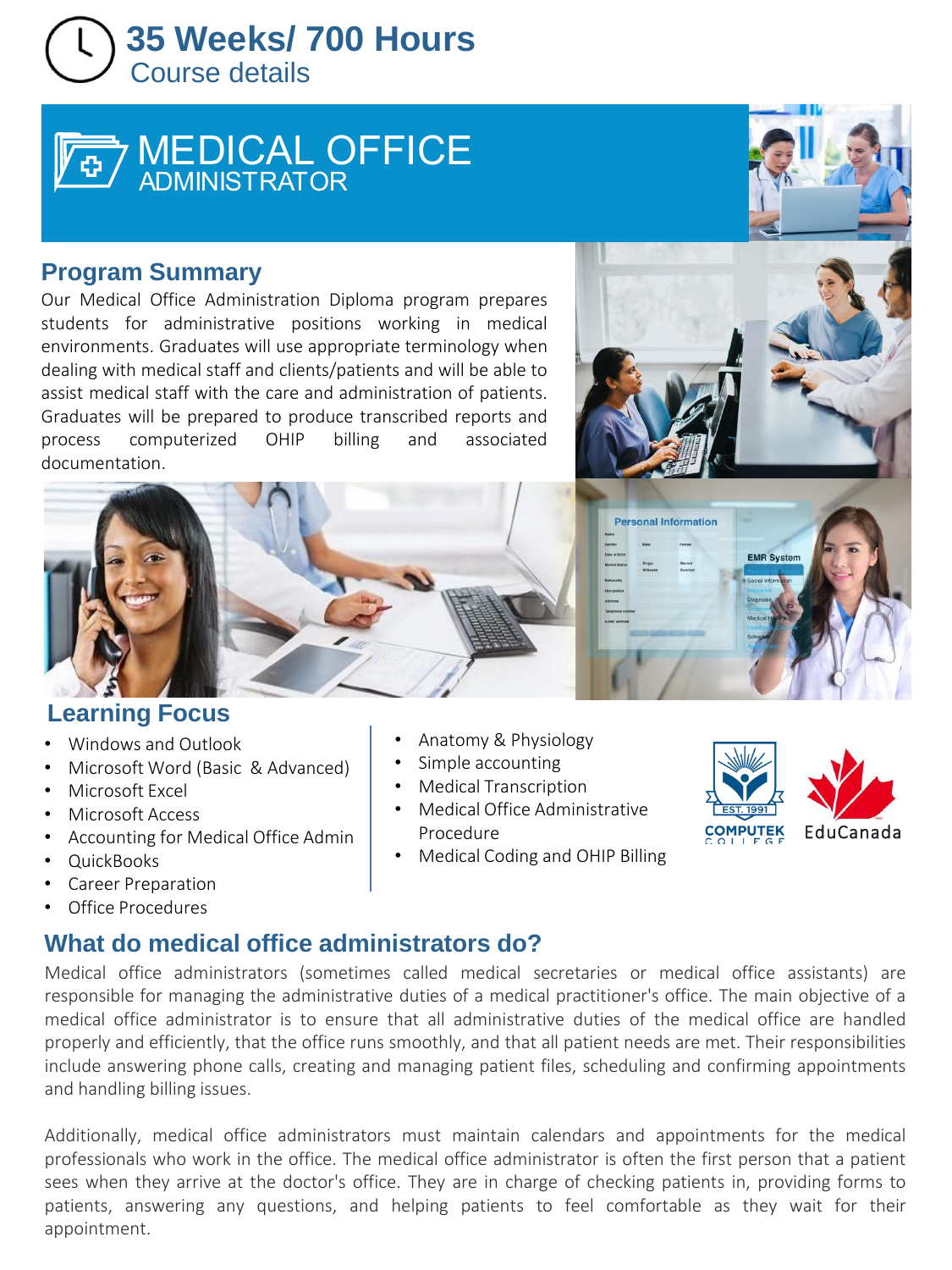# **MEDICAL OFFICE ADMINISTRATOR**



In this module, the students will explore the basic system operating functions of Microsoft Windows, which include managing the desktop, files and folders, running applications, system settings and tools. Students can expect to cover such information as email composing, formatting as well as inserting attachments.

#### **Microsoft Word (Basic & Advanced)**

The students will learn to compose and format formal business letters, reports, tables and other business forms. They will enter and edit text in documents and tables, change page layouts, and format using tabs and font styles to produce professional looking documents. Discover how to save and retrieve documents, activate spell-checking tools, use the mouse to activate the Tabs and create and edit documents. 75

#### **Microsoft Excel**

The module focuses on how to input and organize data; format and print worksheets and charts; as well as how to edit, move and copy text, formulas and files. In addiction to creating formulas, graphs and pie charts, work with multiple worksheets, use advanced formatting techniques to track and analyze business operating and produce presentations and financial reports. 75

#### **Microsoft Access**

This program of the Microsoft Office Suite, will teach students how to use MS Access to manage business data. Students will learn how to enter and edit data using tables and forms they have created, how to query, sort and create reports using Wizards. 50

#### **Accounting for Medical Office Admin**

This course teaches students accounting information system which communicates about an organization's economic activities. 75

#### **QuickBooks**

Students learn how to set up new data files, vendors and customers lists, process A/P and A/R transactions, and create reports and graphs in QuickBooks to support small business activities. . 75

#### **Anatomy & Physiology**

This subject teaches students Introduction to Anatomy and Physiology explores basic concepts of both structure and function of the human body developed and delivered as an integrated approach. Students cover basic principles of anatomy and physiology and study in further detail of the eleven systems of the body (skeletal, muscular, nervous, cardiovascular, respiratory, integumentary, urinary, reproductive, immune, endocrine and gastrointestinal). Teaching and learning will take place in lectures and tutorial settings using state of the art resources. Introduction to Anatomy and Physiology provides an exciting insight into the human body and forms an excellent basis to more advanced topics in anatomy/physiology. 50